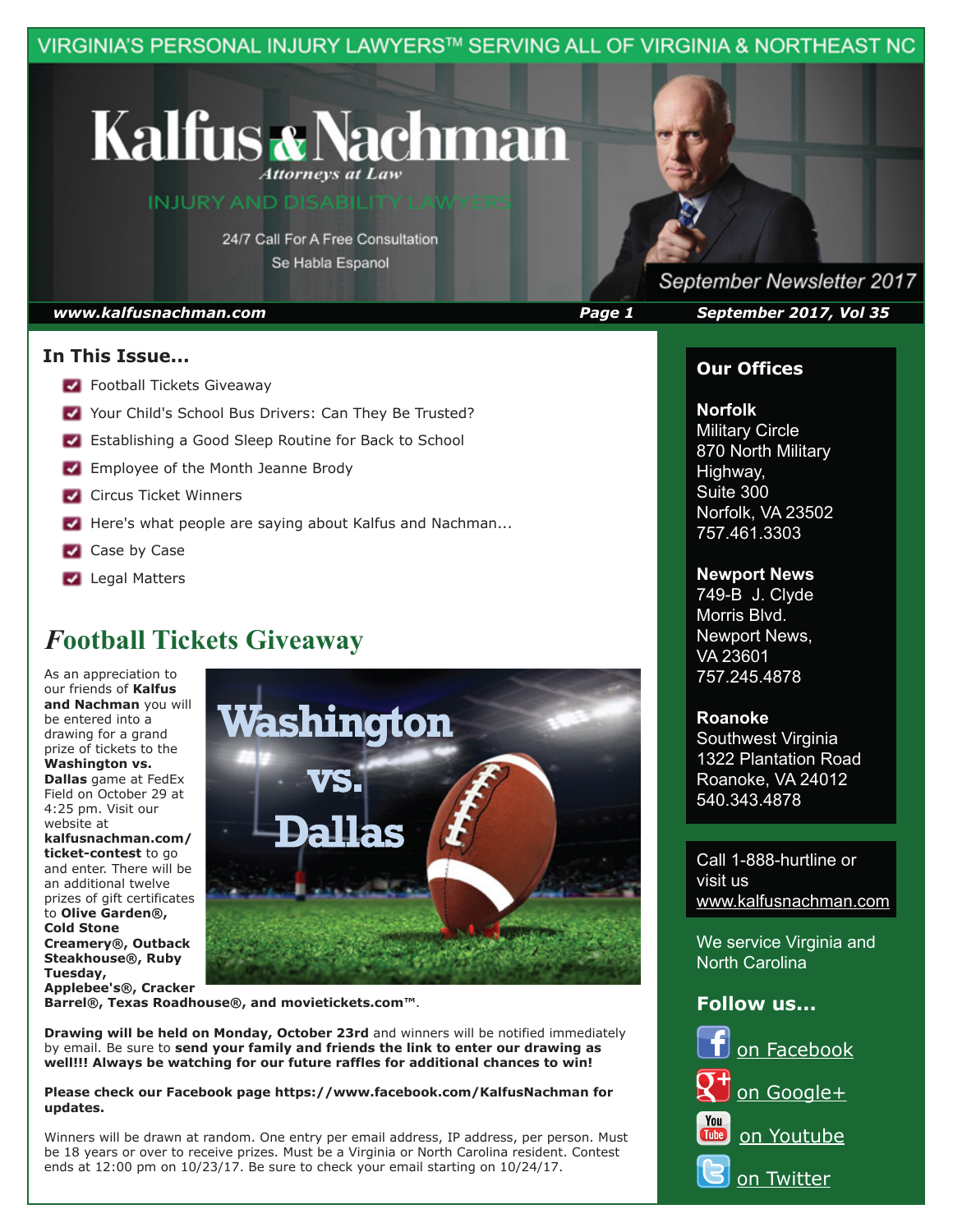## *Y***our Child's School Bus Drivers: Can They Be Trusted?**

Every day you entrust your child into the skilled hands of a school bus driver. Although we seldom voice it, the thought of a child being injured in a school bus accident is always in the back of our minds.

Although school bus accidents are relatively rare, they can result in injuries ranging from minor to very serious and even fatalities. Bus accidents can happen in our own back yard: A recent school bus vs. car crash in Virginia Beach resulted in several sixth-graders being treated for minor injuries.

One of the most important factors in school bus safety is the experience and skill level of the bus driver. Both Virginia and North Carolina have rigorous standards that prospective school bus drivers must fulfill, including:

- Criminal history check
- Child protective services check
- Drug and alcohol testing: Pre-employment, random and post-accident
- DMV record check
- Proper licensing
- Minimum age and experience requirements
- Annual physical examination
- Character statements
- Classroom testing
- Behind the wheel training
- Training in CPR and first aid

#### **School Bus Drivers: Special Characteristics Needed**

Beyond these basic requirements, school bus drivers must have the right characteristics to deal with a bus full of noisy kids while negotiating tricky roads. They must have excellent vision and also be able to distinguish important road sounds from interior background noise.

Bus drivers must be able to operate a large vehicle and at the same time be attentive to - but not get distracted by - student behavior. They must inspire the full confidence not only of their young charges but also of their parents.

School districts have a huge responsibility to hire the right personnel to get your children to and from school safely.

## *E***stablishing a Good Sleep Routine for Back to School**

It can be a struggle to get back into a school day routine after the long, lazy days of summer.

When the cold reality of a school day alarm clock buzzes, it can really be a struggle to get kids - especially teenagers - up and out the door on time.

#### **How Much Sleep Should Kids Get?**

Experts agree that most children do not get enough sleep. Here are their recommendations (from WebMD.com):

- **Toddlers ages 1-3:** 12-14 hours a night, reducing naps at 18 months to one every day
- **Preschoolers ages 3-5:** 11-13 hours, eliminating nap by age 5
- **School age 5-12:** 10-11 hours
- **Teens:** 9-10 hours

Sleep deprivation can really be a problem for teens. Studies show that lack of sleep can cause issues with learning and behavior and even an increase in substance use and abuse. Other problems caused by losing sleep include an increase in diabetes, obesity and dependence on sleep and anxiety medications.

#### **Tips To Transition from Summer to a School Schedule**

- Have your child begin to go to bed earlier *before* school starts first 15 minutes earlier, then 30, etc.
- Start to wake them up earlier as school approaches until you are getting them up close to school time wake up.
- Eliminate caffeine intake by early afternoon. Check vitamin waters for hidden caffeine.
- Keep children of all ages active so they will be physically tired by bedtime.
- Keep bedrooms dark.
- Have children put away electronics at least an hour before bedtime. Reading to a child or having them read by themselves is a great substitute that establishes a relaxing bedtime routine.

--------------------------------------------------------------------------------------------------------------------------------------------------------- If you or a family member has been injured in a car accident or any personal injury, or has been denied Social Security Disability benefits, it's important to get an attorney experienced in these types of cases involved immediately. Call **800–361-0430** for your initial free consultation. Kalfus & Nachman PC, Personal Injury attorney in Norfolk, can help you determine whether you need a lawyer for any personal injury case.



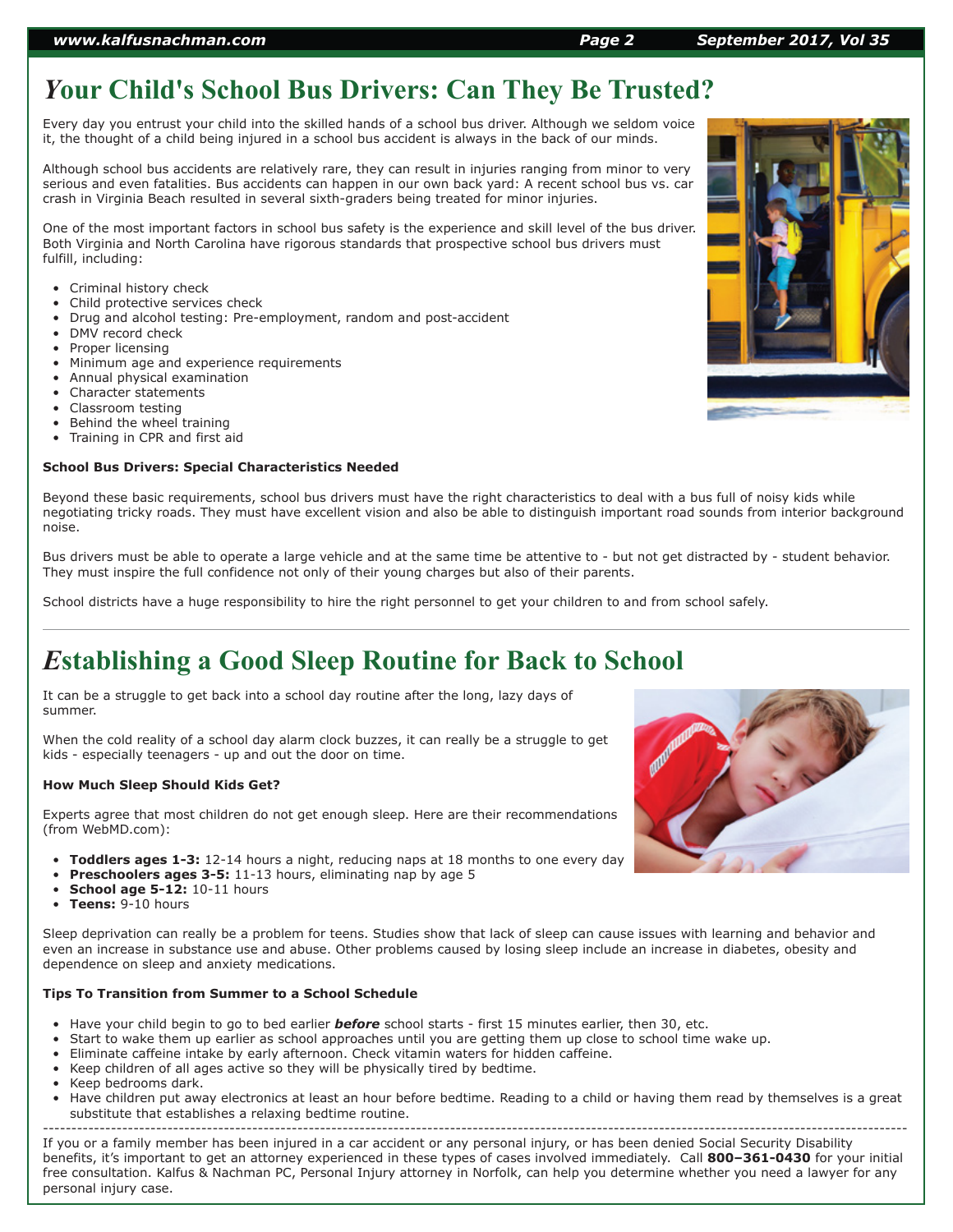## *www.kalfusnachman.com Page 3 September 2017, Vol 35*

## *E***mployee of the Month Jeanne Brody**



## *C***ircus Ticket Winners**